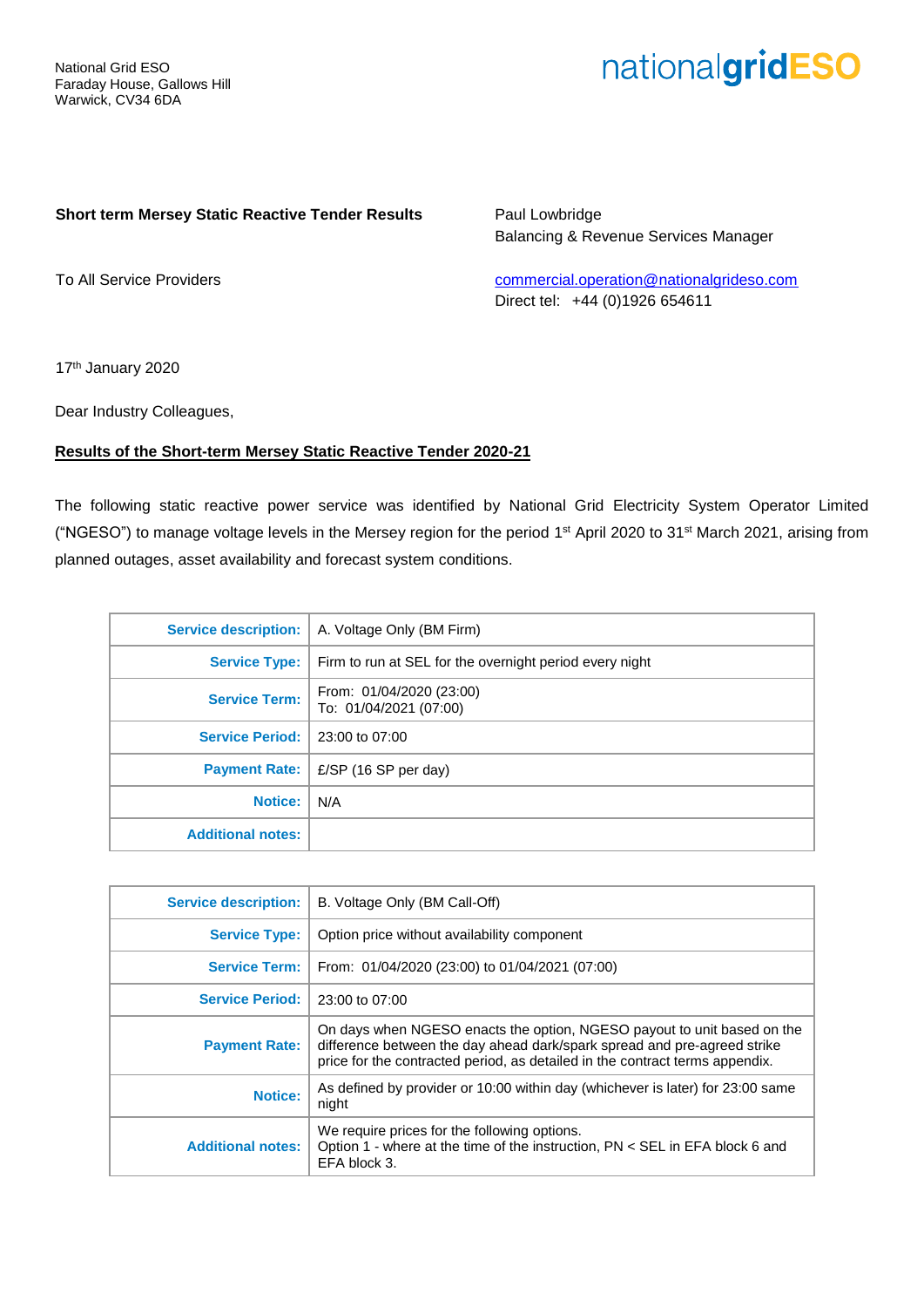| <b>Service description:</b> | C. Voltage Only (Embedded Non-Flexible)                                                                                                                                                                                                                        |  |  |  |  |  |
|-----------------------------|----------------------------------------------------------------------------------------------------------------------------------------------------------------------------------------------------------------------------------------------------------------|--|--|--|--|--|
| <b>Service Type:</b>        | Firm Availability                                                                                                                                                                                                                                              |  |  |  |  |  |
| <b>Service Term:</b>        | From: 01/04/2020 (23:00) to 01/04/2021 (07:00)                                                                                                                                                                                                                 |  |  |  |  |  |
| <b>Service Period:</b>      | 23:00 to 07:00                                                                                                                                                                                                                                                 |  |  |  |  |  |
| <b>Payment Rate:</b>        | NGESO will pay the availability rate for all settlement periods in a service<br>period when provider is available<br>On days when NGESO enacts the option, NGESO will pay for reactive power<br>utilisation during the service period at a rate equal to ORPS. |  |  |  |  |  |
| <b>Notice:</b>              | As defined by provider or 10:00 within day (whichever is later) for 23:00 same<br>night                                                                                                                                                                        |  |  |  |  |  |
| <b>Additional notes:</b>    | A single availability price is to be submitted, covering all power factor<br>possibilities between 0.5 and 0.95pf lead (absorption) in £/MVAr/SP                                                                                                               |  |  |  |  |  |

| <b>Service description:</b> | D. Voltage Only (Embedded Flexible)                                                                                                                                     |
|-----------------------------|-------------------------------------------------------------------------------------------------------------------------------------------------------------------------|
| <b>Service Type:</b>        | <b>Optional Availability</b>                                                                                                                                            |
| <b>Service Term:</b>        | From: 01/04/2020 (23:00) to 01/04/2021 (07:00)                                                                                                                          |
| <b>Service Period:</b>      | 23:00 to 07:00                                                                                                                                                          |
| <b>Payment Rate:</b>        | NGESO will pay the activation rate for all settlement periods whilst under<br>instruction, based on the available MVAr volume, and a utilisation rate equal to<br>ORPS. |
| <b>Notice:</b>              | As defined by provider or 10:00 within day (whichever is later) for 23:00 same<br>night                                                                                 |
| <b>Additional notes:</b>    | A single activation price is to be submitted, covering all power factor<br>possibilities between 0.5 and 0.95pf lead (absorption) in £/MVAr/SP                          |

For a full description of the requirement and service please refer to the letter published on 14<sup>th</sup> October 2019.

### **Assessment and Results**

We would like to thank those who have taken the time to participate in this tender round. Tenders were received on behalf of Intergen, Welsh Power, Inovyn and Orsted. These offers are summarised in Appendix One to this letter.

The total volume of MVArs offered from the tender was insufficient to secure the loss of the largest provider, therefore we have not procured up to the original tender requirement. It is fundamental however that the ESO can secure the system therefore it required a re-assessment of how we operate the network that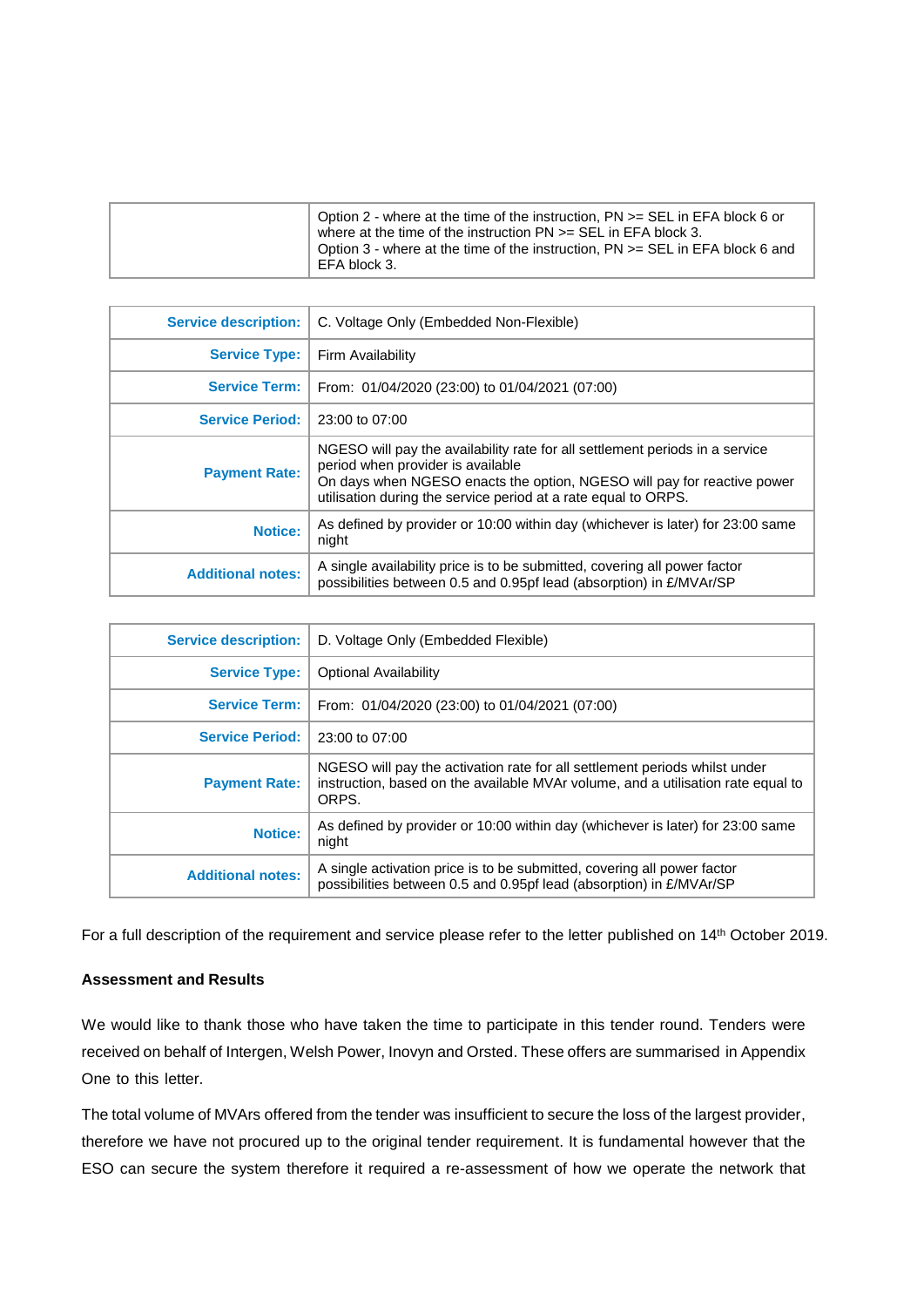effectively sets a new baseline. Further studies were completed to investigate the use of operational options including enhanced post fault actions and the tenders to assess system security following the most onerous double circuit fault.

A combination of Inovyn (lowest tender in the price stack), Rocksavage and the agreed operational action(s) will meet the requirements for the tender period, so we would like to take forward services with Intergen (Rocksavage) and Inovyn – as highlighted in Appendix One.

#### **Further Information**

For further information please contact [commercial.operation@nationgrideso.com](mailto:commercial.operation@nationgrideso.com) or call 01926 654611.

Yours faithfully

Paul Lowbridge Balancing & Revenue Services Manager